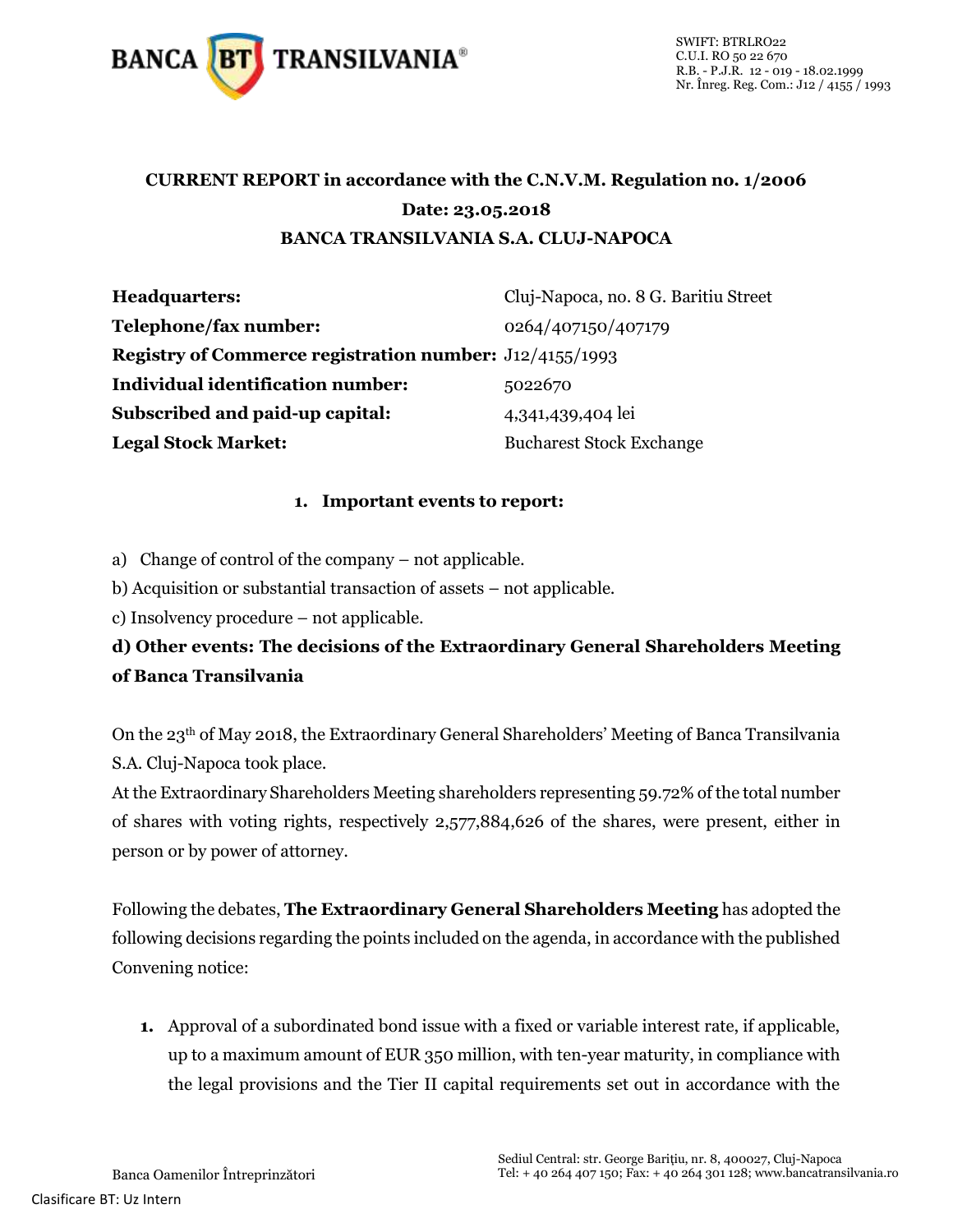

Romanian legal framework in force, follow-on the adoption in the internal legislation of the CRD IV provisions.

- **2.** Approval of a public offer having as object the Bonds, which will be addressed to a maximum 150 people.
- **3.** Approval by the Company of all necessary actions and formalities, useful and / or appropriate for admitting the Bonds for trading on the regulated market managed by the Bucharest Stock Exchange, following the performance of the Offer.
- **4.** Approval of BT Capital Partners S.A designation, a legal entity established and operating in accordance with the Romanian law, with its registered office in Romania, Cluj-Napoca, 74-76 Constantin Brâncuşi Street, Brancusi Business Center, Ground Floor, Cluj County, registered with Cluj Trade Register under no. J12 / 3156/1994, EUID: J12 / 3156/1994, tax identification number 6838953, as the Offer's Intermediary.
- **5.** Approval of the empowerment of the Board of Directors, with the possibility of sub delegation, depending on the case:
	- a) to issue any decision and to fulfill any necessary legal documents and facts, useful and/or convenient for the performance of the decisions of the EGSM, including without limitation, the negotiation, establishment and approval of the Bonds issuing value, the issuing price in accordance with the market conditions, terms of the agreement, disbursements, early repayments, interests, fees and charges, collaterals, providing any type of tangible collaterals, ensuring the drafting and publication, if necessary of any offer prospectus, as well as the negotiation, approval and signing of any documents related to the Offer and Admission, negotiation and signing of any agreements with intermediaries and consultants and the completion of any necessary legal documents and deeds if they are in accordance with the EGSM decisions;
	- b) to approve any agreements and/or arrangements concerning the Bonds and / or Offer and / or Admission or any other arrangements, offer prospectus, any subscription agreements, sale, agency, trust of consultancy, certificates, statements, registers, and annexes and any other required documents, to perform any formalities and to authorize and / or execute any other necessary actions so as to give full effects to the issue of Bonds and / or Offer and / or Admission (as appropriate) and to empower the